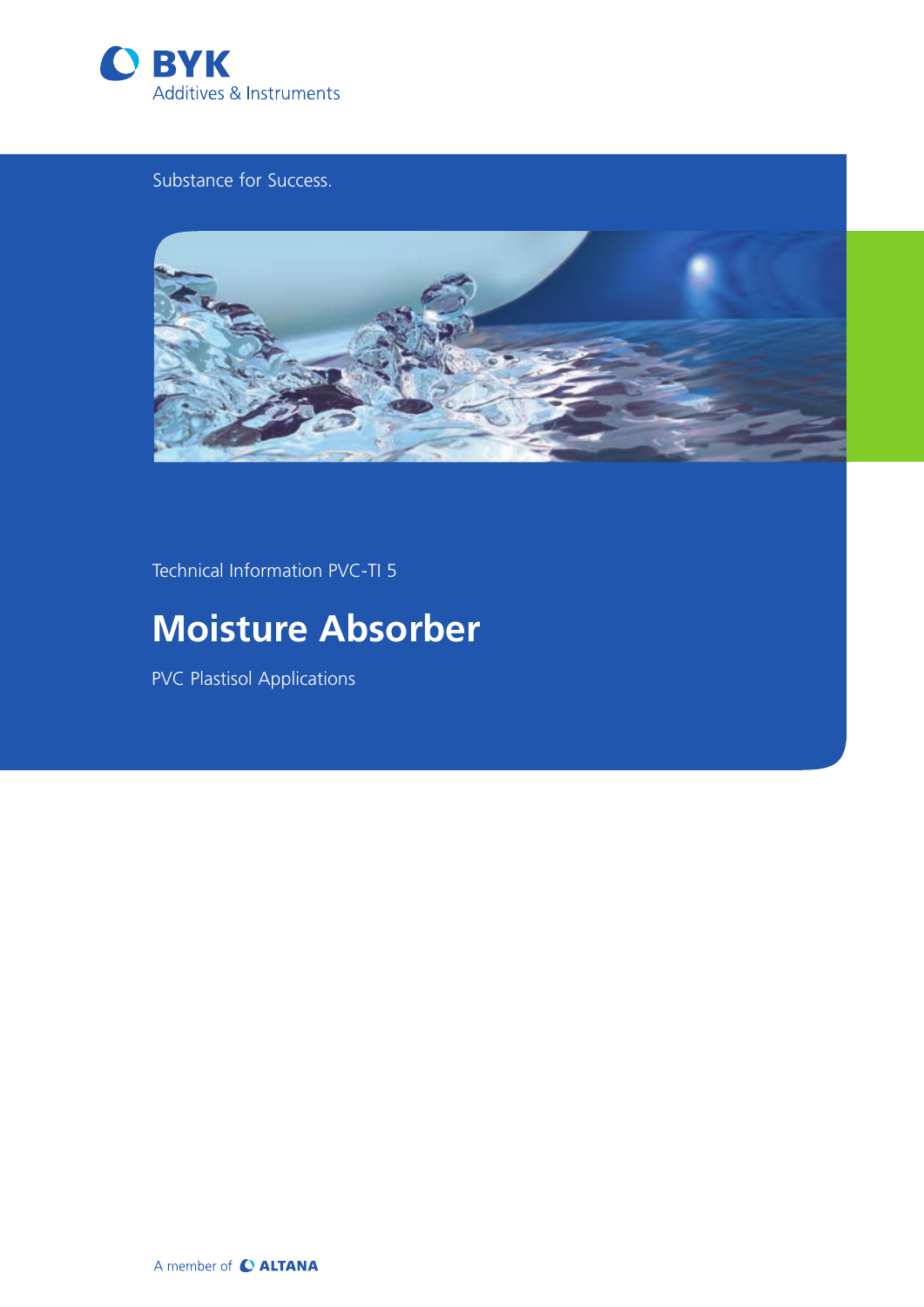### **Particle Size Analysis (Laser Diffraction)**



# **Moisture Absorber BYK-2616**

BYK-2616 is a finely-dispersed (74% solids), low-emission CaO paste. This pumpable product is stable under normal storage conditions. The high amount of surface area gives the BYK-2616 its optimal effectiveness (figure 1).

BYK-2616 eliminates moisture, even in large amounts, in a short period of time. Utilizing a special preparation technique, in combination with wetting and dispersing additives, the inorganic moisture absorber CaO is activated and stabilized. Thus, an extremely favorable dosage/effect is achieved.

### **Efficiency of BYK-2616 Compared to Other Moisture Absorbers**



# **Dosage and Incorporation**

The dosage depends on the moisture level in the system, usually between 0.75-2.5% (figure 2). The exact dosage should be determined by a series of tests. The influence on color, cell structure and chemical embossing inhibition should be tested before using the CaO paste in a chemically foamed plastisol.

BYK-2616 can be incorporated at any time of the production of the PVC plastisol. It is important that the BYK-2616 is well dispersed into the system.

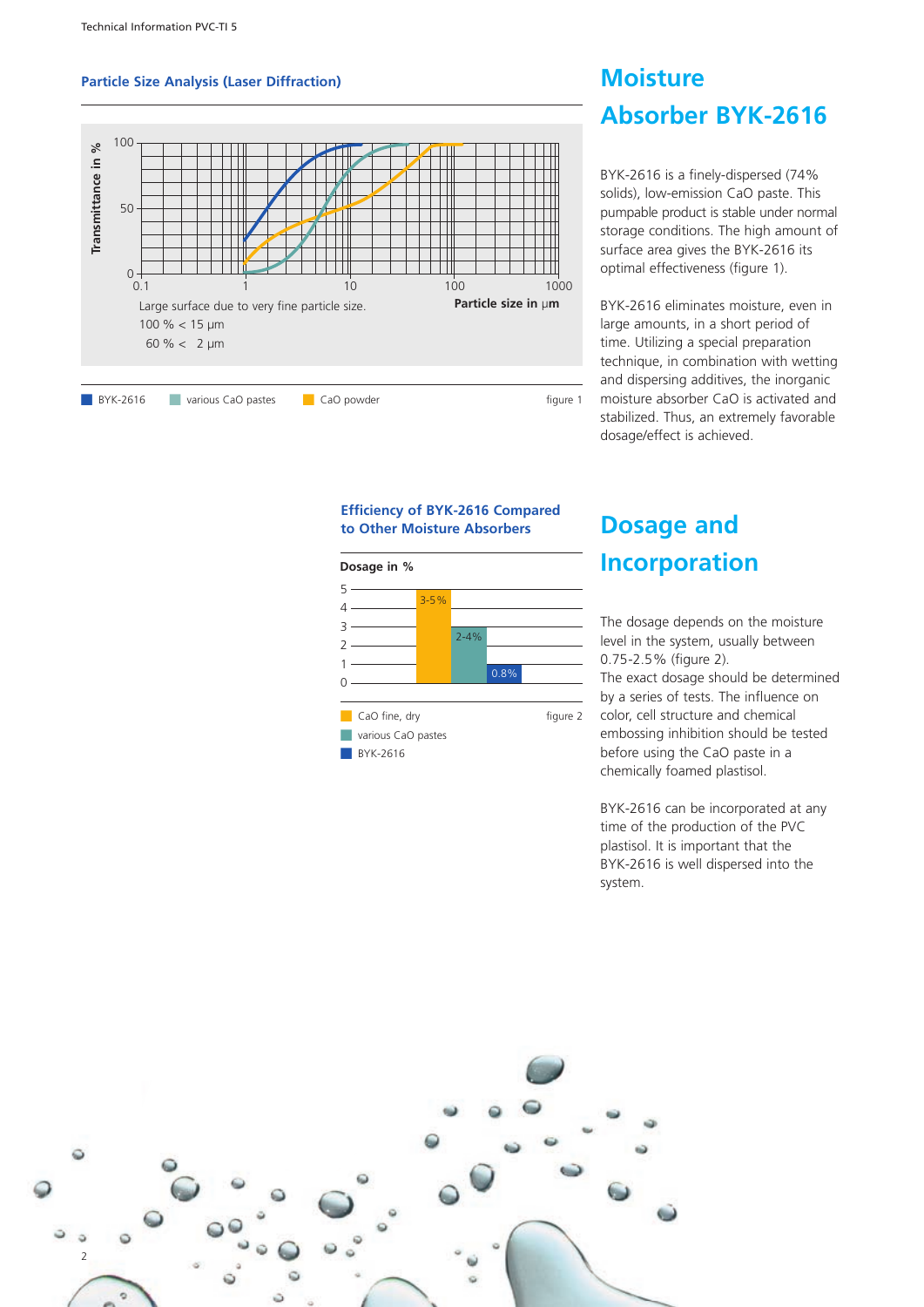# **Benefits of BYK-2616**

- • Good storage stability (figure 3).
- • Pumpable (figure 4).
- • Dust-free incorporation.
- Eliminates even large quantities of moisture very quickly. Surface defects such as blistering and craters can be prevented, during the processing of plastics e.g. PVC, PUR and rubber (figure 5).
- Enables coating without pre-drying if moisture is present in the carrier or substrate.
- Absorbs moisture carried into the system by the polymer, fillers, pigments or reinforcement.



**Good Storage Stability due to High Yield Point**

figure 3

### **Pumpable**



Bung hole in the center of the lid improves protection to atmospheric moisture when using a pump lance

### **Application Example**

Gelled PVC plastisol with 0.5%  $H_2$ O







Without additive With 0.8% BYK-2616

figure 5

figure 4

### **Application Fields**

| <b>BYK-2616</b> | is recommended for use in all PVC plastisols with exception<br>of chemically foamed plastisols |
|-----------------|------------------------------------------------------------------------------------------------|
|                 |                                                                                                |

figure 6